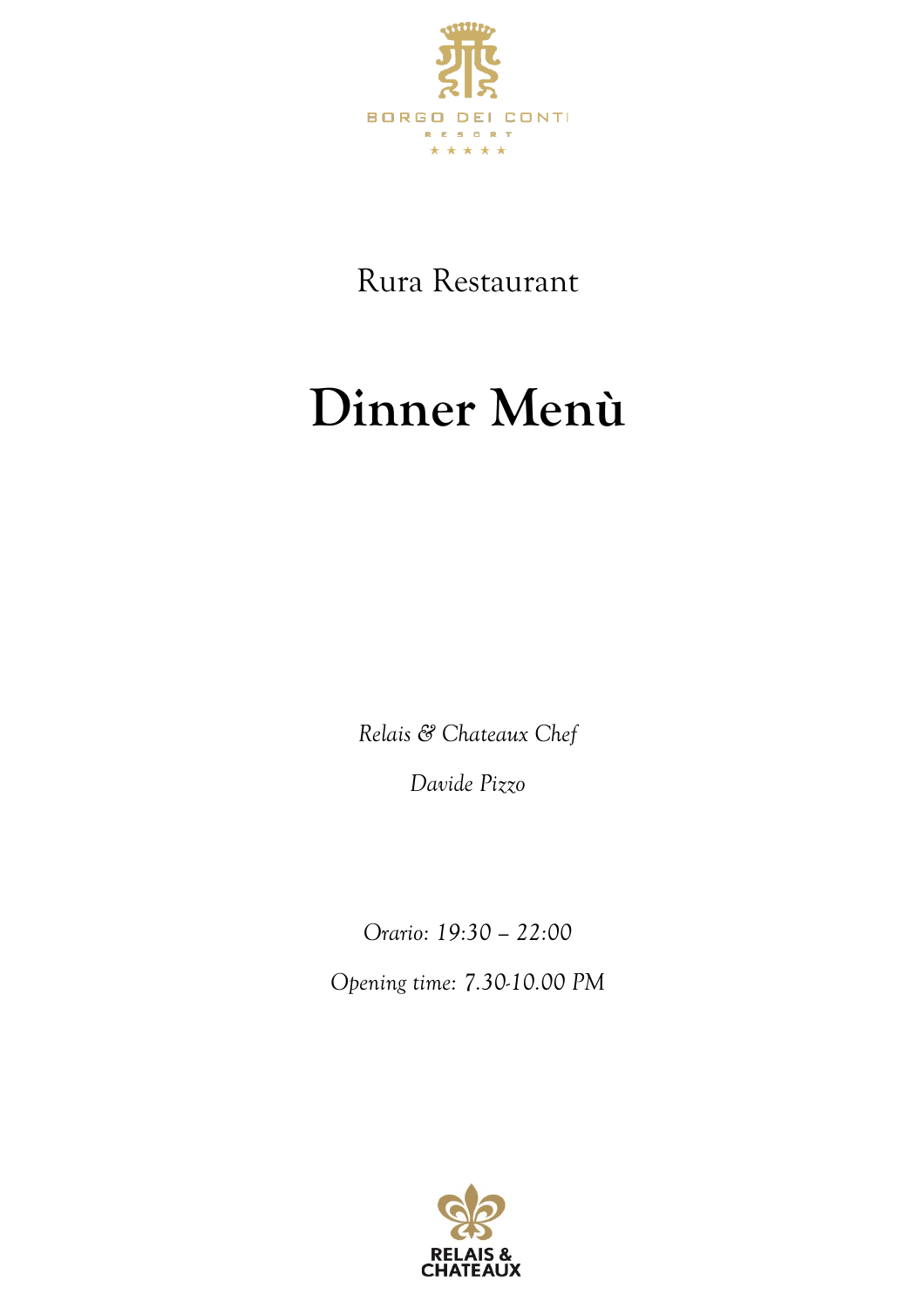

#### **Antipasti --- Starters**

#### **Asparagi**

Cotti al vapore, brioche al Parmigiano Reggiano, zabaione salato e dragoncello *Steamed asparagus, Parmigiano Reggiano brioche, salted egg-nog and tarragon* € 18,00

#### **Legumi ritrovati**

Piselli primavera, latte di Roveja, carciofi e menta *Spring peas, Roveja milk, artichokes and mint* € 18,00

#### **Trota**

Filetti al burro nocciola, farro di Monteleone ed erbe amare *Trout fillets with brown butter, Monteleone spelled and bitter herbs*

€ 18,00

#### **Maiale**

Terrina di testa, kumquat candito e finocchietto *Head pig terrine, candied kumquat, fennel* € 18,00

#### **Prosciutto**

Al coltello con carciofi sott'olio *Hand cut prosciutto hand with pickled artichoke* € 22,00

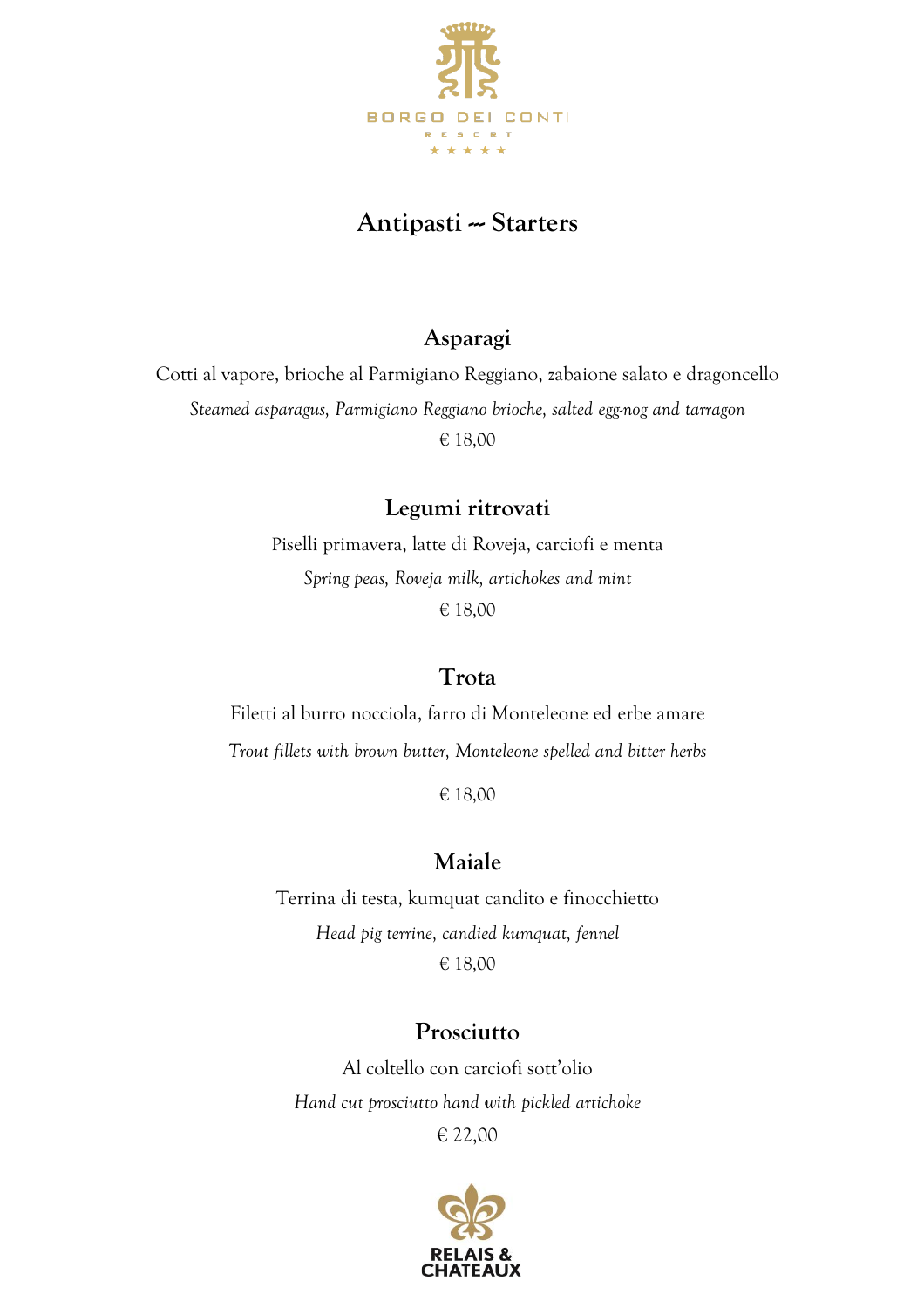

## **Primi piatti -- Pasta dishes**

#### **Pappardelle**

Pasta all'uovo, stracotto di coniglio, sugo di arrosto alla paprika *Pappardelle egg pasta, rabbit stew, paprika roast sauce* € 18,00

#### **Risotto**

Carnaroli Riserva, cedro, salvia e capperi " *Carnaroli Riserva" rice, cedar, sage and capers* € 18,00

#### **Spaghetti**

Mantecato al guanciale e pomodoro secco, ricotta salata, e maggiorana *Spaghetti pasta, glazed with dried cheek fat and dried tomatoes, salted ricotta and marjoram* € 18,00

#### **Gnocchi** di

patate arrostiti, gamberi d'acqua dolce, fave e pepe sansho *Potato gnocchi, roasted, with freshwater prawns, broad beans and sansho pepper* € 20,00

#### **Plin**

Agnoletti di lenticchie di Castelluccio di Norcia, cipolla, latte, noci e tartufo di stagione *Egg pasta filled with Castelluccio di Norcia lentils, onion, milk, walnuts and seasonal truffle*

€ 20,00

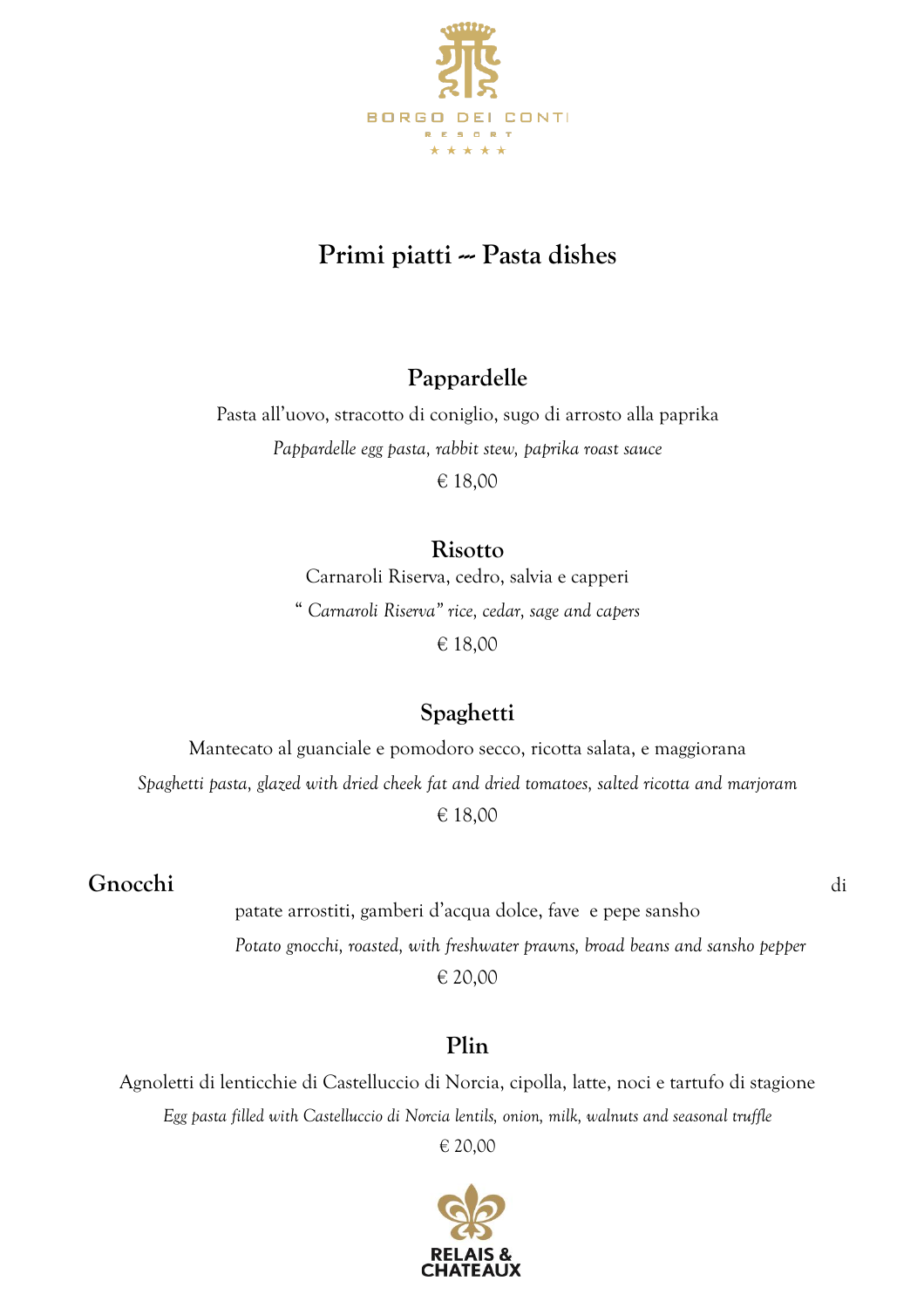

## Secondi piatti -- Main Courses

#### **Agnello**

Pancia, coscia, spalla e lombata, carciofi e bergamotto Be*lly, thigh, shoulder and loin of lamb, artichokes and bergamot*

€ 36,00

#### **Manzo**

Costata arrosto, cannellini affumicati, senape al cassis

*Roast ribs, smoked cannellini beans, cassis mustard*

€ 36,00

### **Anguilla**

Filetto laccato, salsa ghiotta di pesce, aglio nero, olive e agretti *Eel fillet, fish sauce, black garlic, olives and agretti*

€ 36,00

### **Piccione**

 Petto arrosto, cosce, fegato, vin santo e cipolla di primavera *Roast breast, thighs, liver, vin santo and spring onion* € 38,00

**Cinghiale** 

Lombata e filetto di cinghiale, rabarbaro, pistacchio e salsa alle spezie

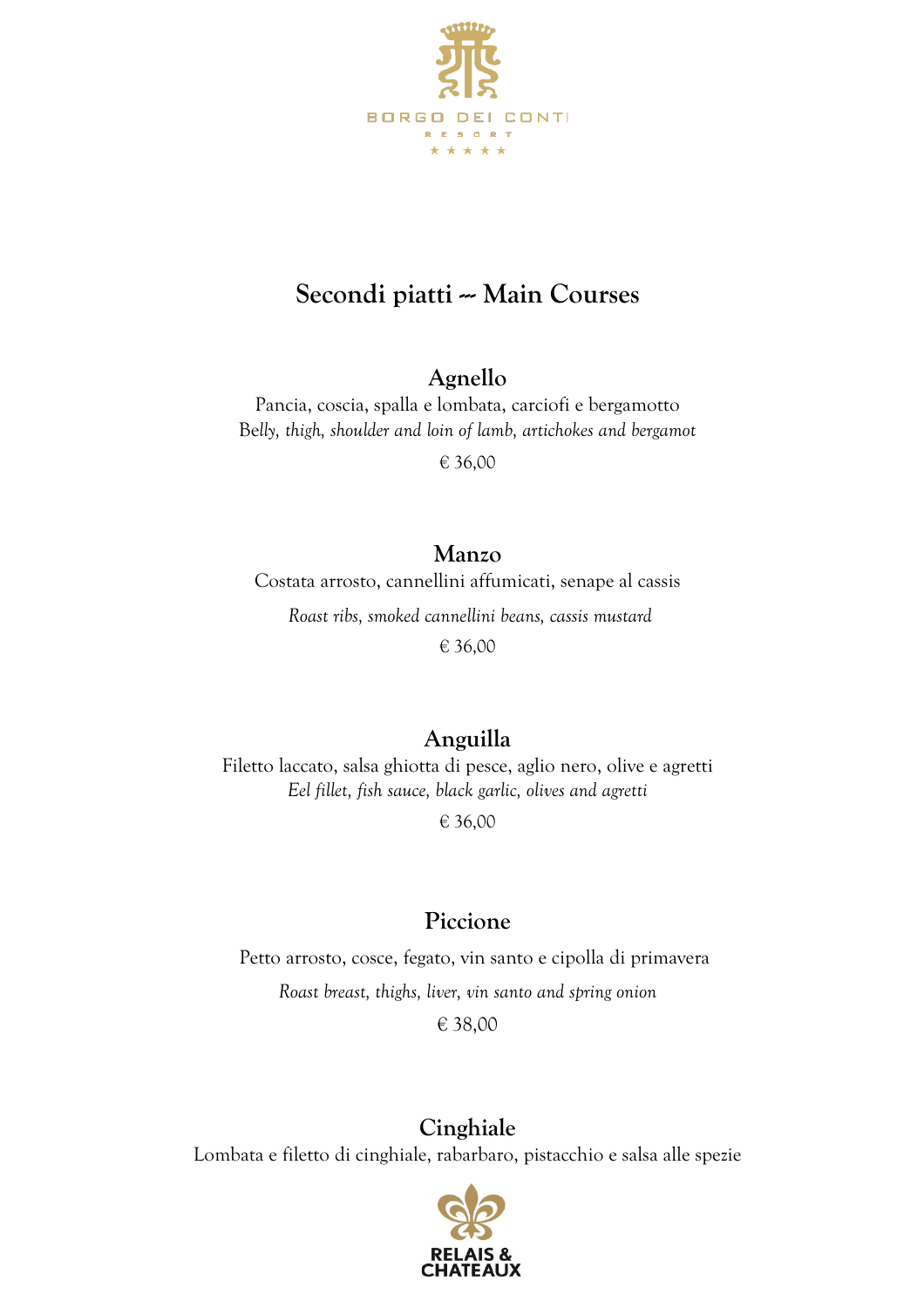

*Loin and fillet of wild boar, rhubarb, pistachio and spice sauce*

€ 38,00

#### Menu degustazione "RURA"

*Tasting Menù* RURA

#### **Maiale**

Terrina di testa di maiale, kumquat candito e finocchietto

*Head pig terrine, candied kumquat, fennel*

#### **Plin**

Pasta all' uovo ripieni di lenticchie di Castelluccio di Norcia, cipolla, latte, noci e tartufo di stagione

*Egg pasta filled with Castelluccio di Norcia lentils, onion, milk, walnuts and seasonal truffle*

#### **Gnocchi**

Gnocchi di patate arrostiti, gamberi d'acqua dolce, fave e pepe sansho *Potato gnocchi, roasted, with freshwater prawns, broad beans and sansho pepper*

#### **Cinghiale**

Lombata e filetto di cinghiale, rabarbaro, pistacchio e salsa alle spezie

*Loin and fillet of wild boar, rhubarb, pistachio and spice sauce*

#### **Tartufo**

Cremoso al cioccolato, nocciola, tartufo di stagione, e sedano

*Chocolate ganache, hazelnut, seasonal truffle and celery*

Il menù degustazione viene servito per l'intero tavolo al costo di € 85,00 a persona, bevande escluse *The tasting menu does not include drinks and is served for the entire table at a cost of € 85.00 per person*

Regolamento UE 1169/2011

Alcuni dei piatti e degli alimenti serviti in questo ristorante potrebbero contenere sostanze che provocano allergie o intolleranze. Se sei allergico o intollerante ad una o più sostanze informaci e ti indicheremo le preparazioni prive degli specifici allergeni. Gli allergeni sono alimenti nocivi solo per le persone che hanno allergia o intolleranza alimentare.

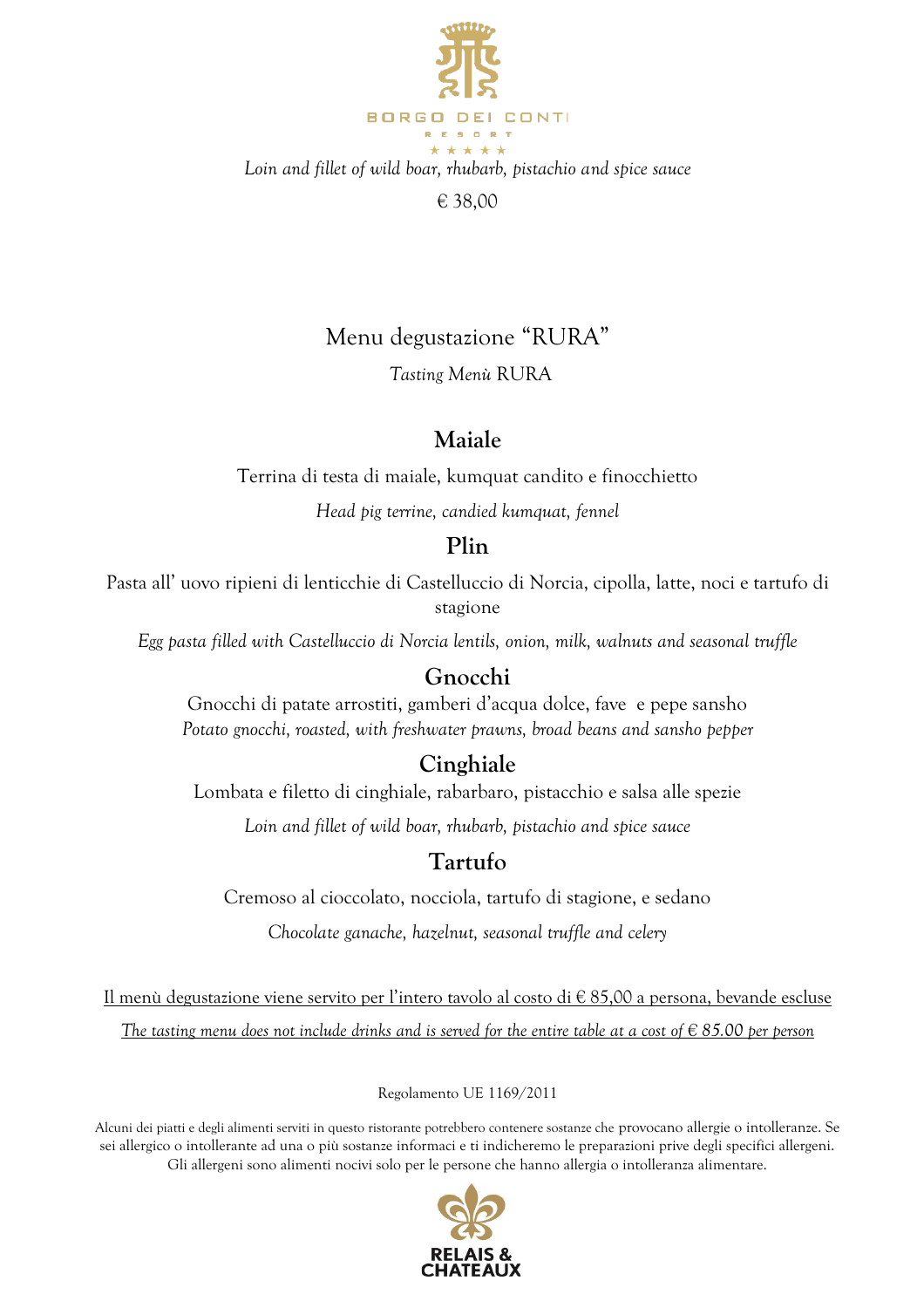

Some of the dishes and food served in this restaurant may contain substances causing allergies or intolerances. If you are allergic or intolerant to one or more substances, please notify us and we will show you the *preparations that does not have the specific allergens*. *The allergens are harmful foods only for those people who have allergies or food intolerance.*

Alcuni prodotti presenti nel menu possono essere acquistati freschi, lavorati e surgelati al fine di garantire il completo rispetto di tutte le norme igienico sanitarie della UE--*Some present products in the menu can be purchased fresh, worked and frozen with the purpose to guarantee the complete respect of all the norms hygienic sanitary of theUE*

## *RURA è il nome del nostro ristorante; deriva dall'antica lingua Etrusca e significa "terra".*

*Abbiamo fatto nostra quest'espressione, utilizzando gli ingredienti che più ci appartengono, riuscendo così, ad esprimerli, nel miglior modo possibile.*

*La cucina è basata su tre concetti fondamentali che servono per definire il gusto e sono: l'armonia dei colori, delle cotture delle consistenze.*

*Ogni giorno noi lavoriamo con passione per portare sulla tavola quest'espressione.*

*Lo Chef e tutto lo staff Vi danno il Benvenuto.*

RURA is the name of our restaurant; it derives from the ancient Etruscan language and means the "*land*". We have made this expression our own, using the ingredients that most belong to us, thus managing to express them in the best possible way. The cuisine is based on three fundamental concepts that are used to define taste and they are: the harmony of colors, cooking, textures.

Every day we work with passion to bring this expression to the table.

The Chef and all the staff welcome You.